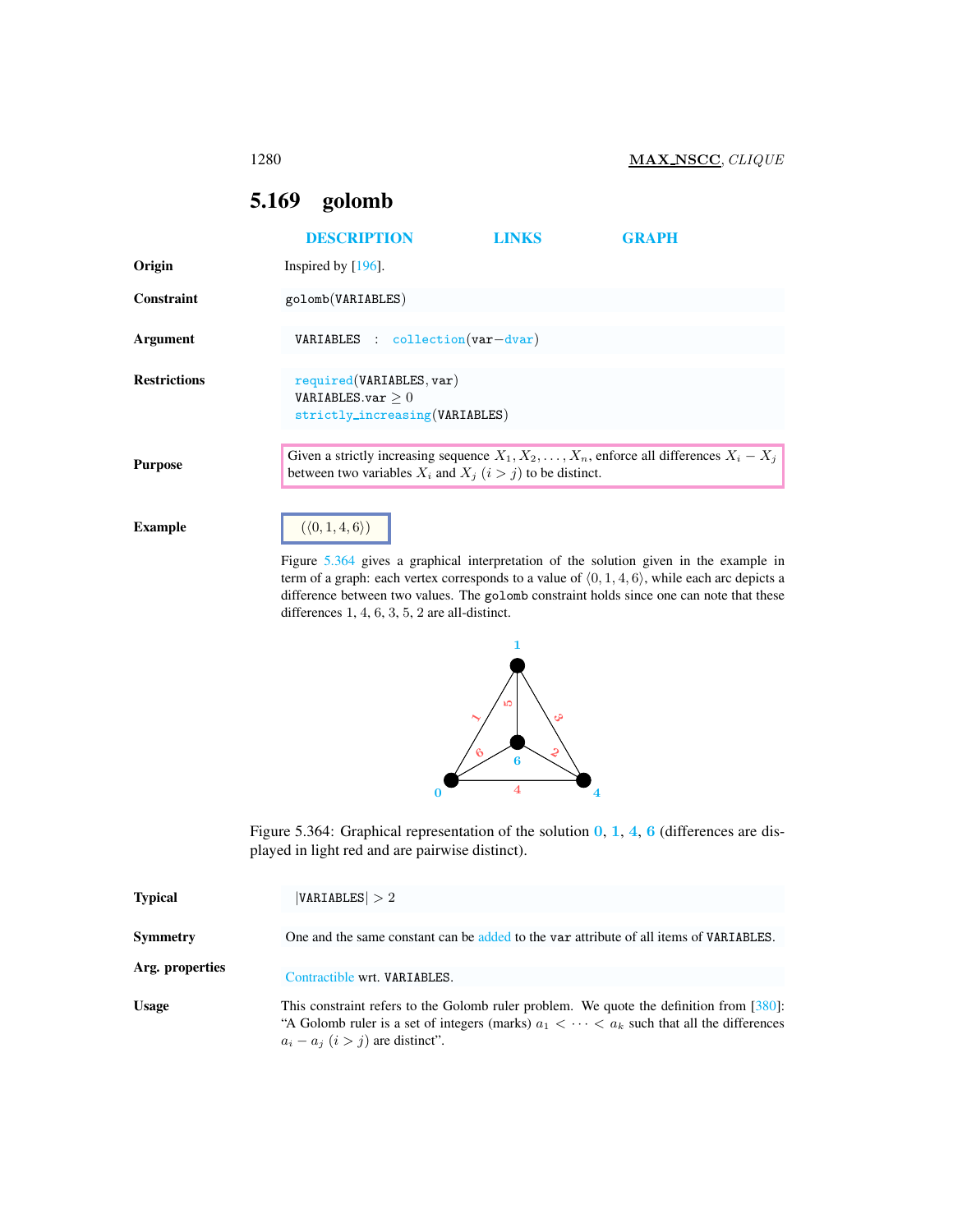## <sup>20000128</sup> 1281

Remark Different constraints models for the Golomb ruler problem were presented in [393].

Algorithm At a first glance, one could think that, because it looks so similar to the alldifferent constraint, we could have a perfect polynomial filtering algorithm. However this is not true since one retrieves the *same* variable in different vertices of the graph. This leads to the fact that one has incompatible arcs in the bipartite graph (the two classes of vertices correspond to the pair of variables and to the fact that the difference between two pairs of variables takes a specific value). However one can still reuse a similar filtering algorithm as for the alldifferent constraint, but this will not lead to perfect pruning.

## Counting

| Length $(n)$   2   3 |                                        |  |  |                                              |  |  |
|----------------------|----------------------------------------|--|--|----------------------------------------------|--|--|
| <b>Solutions</b>     | $\begin{array}{ccc} & 3 & \end{array}$ |  |  |                                              |  |  |
|                      |                                        |  |  | Number of solutions for golomb: domains $0k$ |  |  |

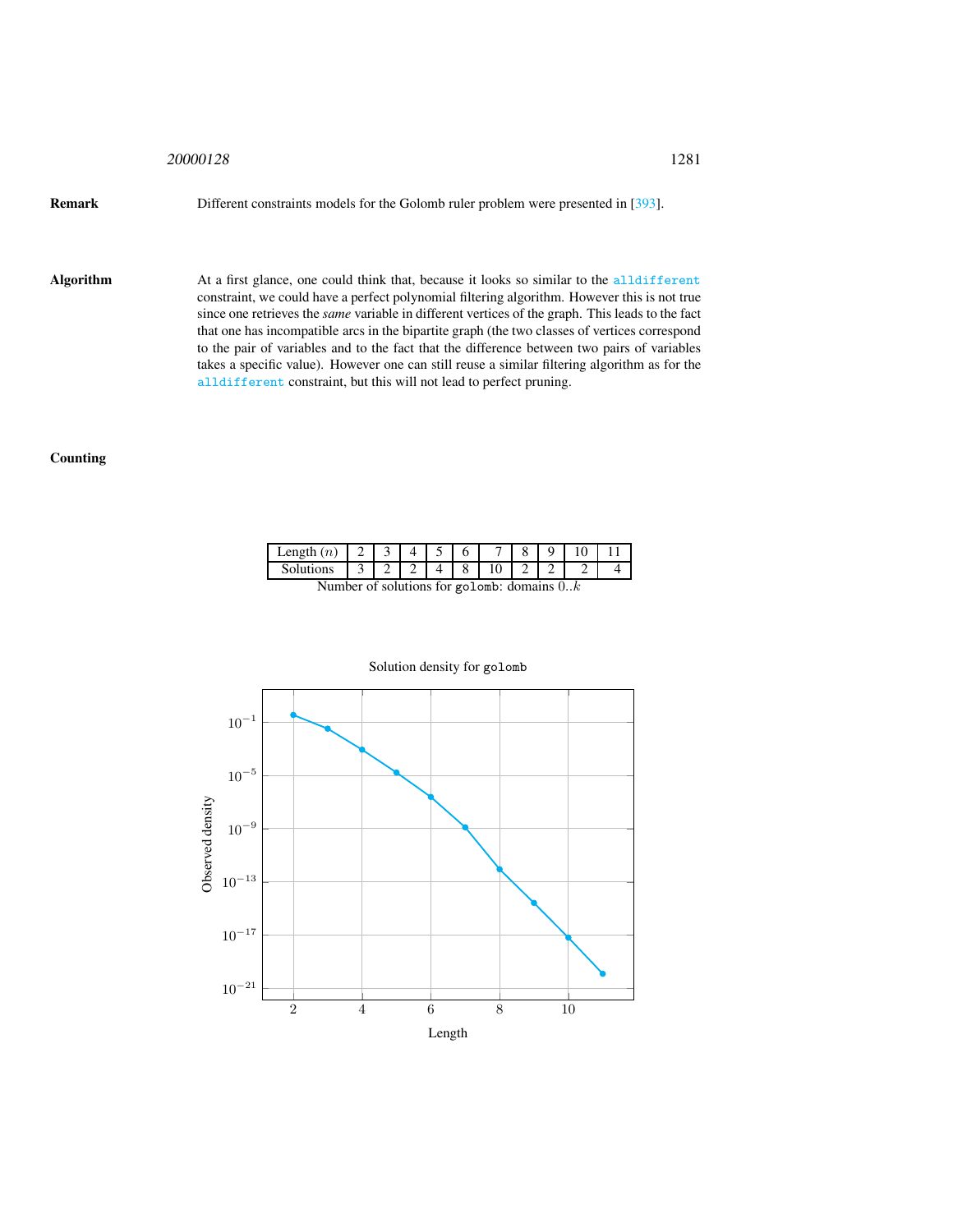

Solution density for golomb

<span id="page-2-0"></span>

| See also           | common keyword: alldifferent (all different).                                                                                       |
|--------------------|-------------------------------------------------------------------------------------------------------------------------------------|
|                    | implies: strictly_increasing.                                                                                                       |
| <b>Keywords</b>    | <b>characteristic of a constraint:</b> disequality, difference, all different, derived collection.<br><b>puzzles:</b> Golomb ruler. |
| Cond. implications | · golomb(VARIABLES)<br><b>implies</b> increasing_nvalue(NVAL, VARIABLES)<br>when $NVAL = \frac{1}{2} (VARIABLES.var).$              |
|                    | $\bullet$ golomb(VARIABLES)<br><b>implies</b> soft_alldifferent_ctr( $C$ , VARIABLES).                                              |
|                    |                                                                                                                                     |